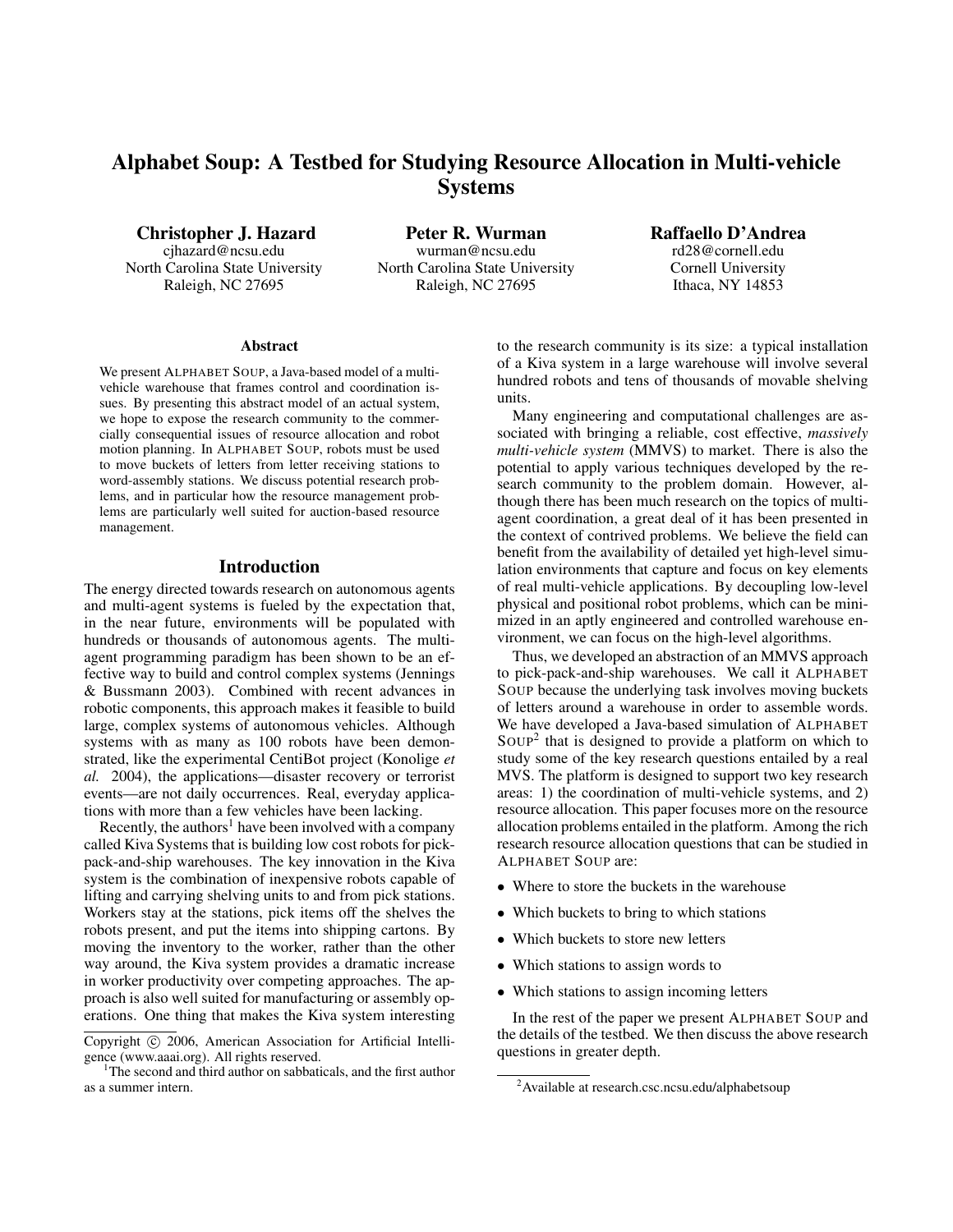

Figure 1: Conceptual drawing of ALPHABET SOUP

## The Alphabet Soup Testbed

ALPHABET SOUP is analogous to the real-world problem of order fulfillment in a warehouse environment, or assembly in a manufacturing environment. The objective of the AL-PHABET SOUP warehouse is to assemble specific words out of component letters. The inventory of the system are the *letter tiles*, which are stored in moveable buckets with fixed capacity. The buckets can be picked up and driven around the warehouse by *bucketbots*. The bucketbots are used to move buckets to and from stations to accomplish the overall system objectives. The *letter station* is used to put letter tiles into buckets, while the *word station* is used to take letters out of buckets and compose words. Stations can interact with the letter tiles in a bucket when the bucketbot has centered the bucket on the location of the station (within a tolerance). Stations are typically located on the borders of the map.

A *letter tile* is a combination of an English letter and a tile color, and a *word* is a sequence of letter tiles. The letters in a word do not need to have the same tile color. The testbed takes a word file–any text file of English words will do–and a color profile, and constructs a set of words. These words can then be distributed to the word stations as jobs that have to be completed. Each word station has a finite number of jobs it may be actively working on at any one time. Note that a station cannot take a letter out of a bucket that is not required for any of its active words. The act of taking a letter tile out of a bucket and putting it into position in a word takes a fixed amount of time. When a word is completed, the station puts it into the completed list and can accept a new word. The policy that is used to assign word jobs to stations is one area that can be studied in ALPHABET SOUP.

In order to build words, there must be an adequate inventory of letter tiles. New letters are received at the letter stations in homogeneous bundles of a fixed size. To get the letter tiles into inventory, one or more bucketbots must bring one or more buckets to the letter station. Obviously, the bucket must have enough free capacity to accept the number of letters the station attempts to store in it. Like the limit on the number of active words in a word station, each letter stations has a limit on the maximum number of bundles which may be simultaneously staged. The act of putting a letter into a bucket takes a fixed amount of time. The policy to assign letter bundles to letter stations, and to select which buckets in which to store the letters, are also areas that can be studied in ALPHABET SOUP.

In order to start a simulation run with enough inventory to immediately build words, the testbed includes an option to seed the buckets with letters. The initial inventory level is set as a fraction of the total warehouse capacity, and the profile of letter tiles in the buckets is drawn from the distribution of letters in the word file and colors in the color profile.

The final component of the system is the bucketbots, as conceptually illustrated in Figure 1. Each bucketbot has limited capabilities; it can grab a bucket, release a bucket, accelerate, decelerate, and tell a station to take a letter from, or put a letter into, the bucket it is carrying. A robot can pick up only one bucket at a time, and likewise a bucket may be attached only to one robot at a time. Robots may pass over/under buckets freely when they are not carrying another bucket. However, robots should not collide with other robots, and buckets should not collide with other buckets. When a collision occurs, all robots involved are completely stopped and penalized.

Figure 2 depicts the ALPHABET SOUP user interface. In the center of the figure is the graphic representation of the map, containing the letter stations on the left, word stations on the right, both as shaded circles. Bucketbots are shown as circles with lines indicating their orientation, and buckets are depicted as thicker, empty circles. Bucketbots which are straying from their desired path to evade a collision with another bucketbot—or another bucket if they carrying a bucket—are rendered with a thicker outline.

The mouse can be used to inspect the objects on the screen by selecting them. The left column of Figure 2 shows the contents of a selected letter station and a selected bucket. The selected letter station is highlighted on the center of the left side of the map, and the selected bucket is highlighted near the middle on the right side. The right column shows the list of completed words on the top, the open words in the selected word station in the middle, and the next words in the open word list in the bottom.

By releasing ALPHABET SOUP, we hope to make it easy for researchers to study algorithms and techniques that maximize sustainable word completion rate while minimizing the number of bucketbots, stations, and the total distance traveled.

## Simulation Parameters and Metrics

ALPHABET SOUP has a number of configurable parameters to create a wide variety of problem scenarios. We expect that researchers focused on different subproblems will choose different combinations of parameters.

A warehouse has a configurable number of buckets, bucketbots, letter and word stations, all of which affect throughput. Additionally, the capacity of buckets and the size of letter bundles (placed into buckets by letter stations) are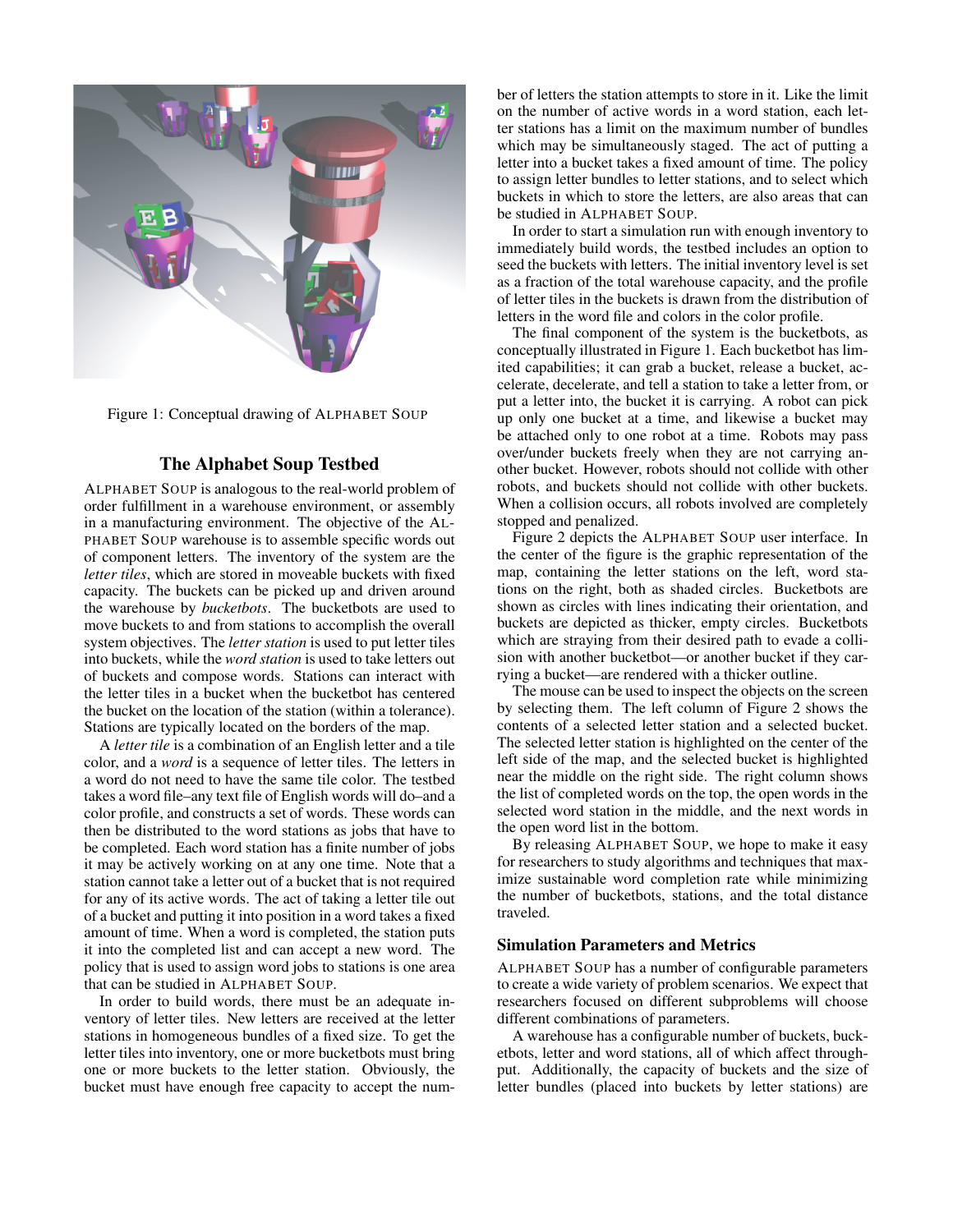

Figure 2: Screenshot of ALPHABET SOUP Testbed

also configurable. The choice of word dictionary and letter color distribution affects the number and profile of letters that must be stored as inventory in the warehouse. For instance, with a uniform distribution of colors and letters, each letter in every bucket is equally likely to be used. However, most sets of words will make more use of some letters (e.g., the letter 'e') than others (e.g. the letter 'z'). Further, a non-uniform color distribution will create even more variety in the frequency with which certain letter-color combinations are required. A profile with five hundred colors in a Pareto distribution would create 13,000 different letter tiles—on the order of the number of unique products in a large warehouse—with a letter tile profile something like the classic 80/20 curve.

The variations create some interesting opportunities. For instance, when using English words, buckets with the letter 'q' would benefit from also from having the letter 'u'. These associations between letters is analogous to associations between products which are frequently ordered together in a warehouse, such as cameras and camera cases. Additionally, one may want to store the popular colors together, and the unpopular colors together, so that more than one letter can be picked out of a bucket during most station visits.

The size of the physical objects, namely the warehouse, bucketbots and buckets, can be set in the configuration file. The latter directly affects how many are needed to store the inventory. These relative sizes affect bottlenecks of the system. Larger bucketbots and buckets, relative to the map

size, restrict the available space to maneuver. With less available space, path planning, congestion avoidance, and spatial resource allocation are emphasized. On the other hand, smaller bucketbots and buckets emphasize bucketbot, bucket, and letter allocation strategies. Similarly, the configuration file also specifies how close a bucketbot must be to a bucket to pick it up, and how close it must be to a station to be considered present.

With regard to the numbers and capacities of physical objects, ALPHABET SOUP exhibits some basic relations. To achieve steady-state behavior utilizing available capacity, the throughput of the set of word stations should be balanced to the throughput of the letter stations. The number of bucketbots should be great enough such that stations do not sit idle, but also small enough such that bucketbot idle time is kept low and bucketbots are not continuously getting in the way of each other. The optimal number of buckets is obviously dependent on the size of the warehouse. For a large number of letter tile colors, more buckets are needed to make sure all letter tiles are represented, such that the letter stations do not become the bottleneck. As the bundle size increases, more total bucket capacity is needed to ensure that the system does not run out of storage space for new letters entering the system.

The temporal costs of various actions are also configurable. Key temporal actions include the amount of time that a bucketbot requires to pick up or set down a bucket, the amount of time that it takes to remove a letter tile, or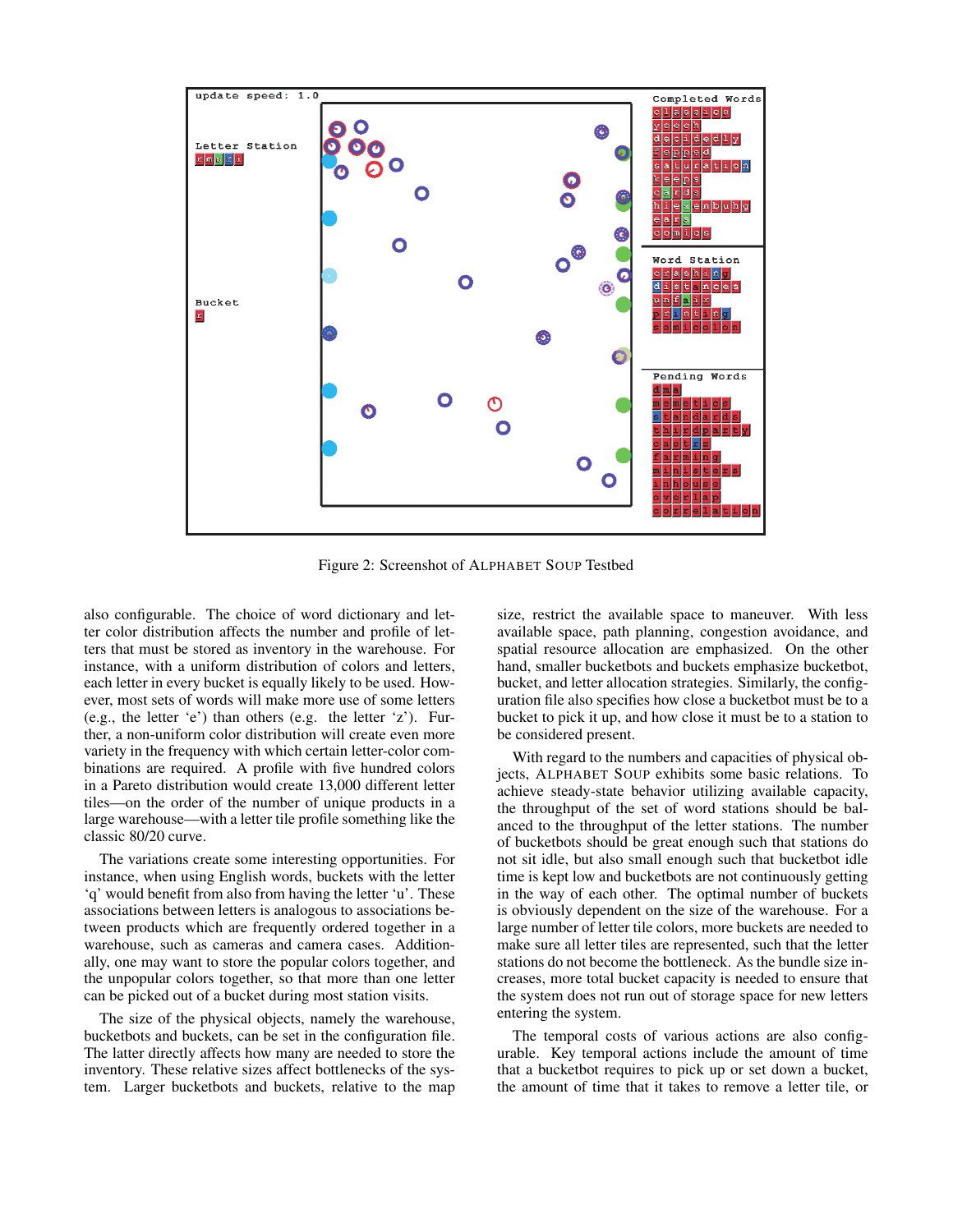add one, to a bucket, and the amount of time it takes to move a finished word out of a word station and prepare for the next word. Bucketbot motion is described by its velocity and acceleration, both of which are configurable. These parameters, in turn, affect the bucket allocations for tasks, bucket storage, and letter placement strategies. The temporal penalty for bucketbot collisions is also configurable.

The testbed can run with or without a graphic display. Enabling graphics helps a developer visually test and debug algorithms, as well as gain intuition as to how algorithms are behaving. For running batch simulations, disabling the graphics reduces the overhead of real-time rendering and allows the testbed to run on remote terminals without requiring graphic support.

To easily support extensions, ALPHABET SOUP loads modules specified in its configuration file at runtime. These modules, which must inherit core classes and interfaces, allow the ALPHABET SOUP researcher to supply advanced behavior without modifying or needing to recompile any of the core modules.

To determine the effectiveness of a technique, ALPHABET SOUP tracks and reports of a number of statistics, including: the number of words completed, total number of letters in words completed, number of letters dispensed by letter stations, total and average distances driven by bucketbots, number of bucket grabs and releases, number of bucketbot and bucket collisions, bucketbot idle time, average bucket capacity utilization, average number of letter transfers per word/letter station visit, and station idle time.

Depending on the policies being studied, various components may become the bottleneck. If buckets can be delivered faster than stations can add or remove letters, then the maximum throughput is a function of the add/remove time and the number of letters per word. In such a case, the system is evaluated by how effectively it uses its bucketbots. However, if there are not enough bucketbots, they may not be able to deliver enough buckets to the stations to keep them busy. In that case, the throughput is the metric that measures overall system performance.

A potentially realistic scenario can be expressed with the following example parameters. Using the units of distance to mean meters and time to mean seconds, our modest-sized example warehouse is 250 meters by 350 meters. Bucketbots and buckets are each 2 meters in diameter. Bucketbots can accelerate at  $20m/s^2$  up to a maximum speed of 4m/s. This example warehouse contains 25 word stations, 25 letter stations, 250 bucketbots, and 850 buckets. With a bucket capacity of 40 letters, bundle size of 4, station time to move letters at 5.0 seconds, and bucket grab/release time at  $\frac{1}{2}$  second, 4 colors with a distribution of  $(\frac{4}{5}, \frac{1}{10}, \frac{1}{20}, \frac{1}{20})$ , a dictionary of jargon with an average of 9.2 letters per word, and the example minimal coordination, we see throughputs of around one word per 20 seconds (based on elapsed time within the simulation). The minimal coordination simply assigns tasks first in, first out, requires buckets to be returned to storage between every task, and each task only involves one letter at a time. Bucketbot congestion and non-optimal task allocations are very obvious when watching the simulation. Based on observations and our experience in an industrial setting,

coordination algorithms should be able to offer at least one to two orders of magnitude of improvement.

# Bucketbot Movement

In the idealized ALPHABET SOUP environment, bucketbots have perfect traction, meaning that they cannot skid or slide. Besides collisions, the only movement constraints bucketbots have are maximum speed,  $V$ , and maximum acceleration, A. Given the bucketbot position  $(x, y)$ , these constraints may be represented as,

$$
\dot{x}^2 + \dot{y}^2 \le V^2, \text{ and } \tag{1}
$$

$$
\ddot{x}^2 + \ddot{y}^2 \le A^2. \tag{2}
$$

To control bucketbot motion, bucketbot controls set a target velocity. The target velocity is comprised of components  $v_x$  and  $v_y$ . If the magnitude of the target velocity exceeds the maximum speed via equation 1, the target velocity vector is normalized to the maximum speed. Once this normalization has been performed, the acceleration constraint (equation 2) must be checked. As ALPHABET SOUP uses discrete time intervals, we will denote the time between updates as t. Given the current velocity,  $(\dot{x}_0, \dot{y}_0)$ , we can find the acceleration constrained velocity after the time interval,  $(\dot{x}_t, \dot{y}_t)$ , by first finding the actual magnitude of acceleration undertaken,  $a_t$ , to be

$$
a_t = \sqrt{\left(\frac{v_x - \dot{x}_0}{t}\right)^2 + \left(\frac{v_y - \dot{y}_0}{t}\right)^2}.
$$
 (3)

If this magnitude of acceleration,  $a_t$ , does not exceed the maximal acceleration, A, then  $(v_x, v_y)$  will be used as the velocity of this timestep. However, if  $a_t > A$ , then the velocity of the this time step should be constrained to the maximal acceleration as

$$
\dot{x}_t = \dot{x}_0 + \frac{A}{a_t} (v_x - \dot{x}_0), \text{ and}
$$
\n(4)

$$
\dot{y}_t = \dot{y}_0 + \frac{A}{a_t} (v_y - \dot{y}_0).
$$
 (5)

To minimize the simulation time required, the testbed only recomputes new positions and state transitions when an event occurs that could alter a bucketbot's acceleration or direction, or change the state of a letter, bucket, or station. The testbed is thus able to skip uneventful times of the simulation. The time to the next event is taken as the minimum possible time to the next event. To avoid situations similar to Zeno's Paradox<sup>3</sup>, the time to next event is clamped with a lower bound of the time it would take any bucketbot to move the distance of its radius. Time until the next event is the minimum amount of time for any bucketbot to potentially collide, finish accelerating or decelerating, complete a

<sup>&</sup>lt;sup>3</sup>If two bucketbots are about to collide, but continually change their directions and accelerations such that they will collide at a marginally later time, the next event will be a very short amount of time later. These increasingly small intervals of time prior to a collision increase the simulation time dramatically. With a minimum time to next event, the worst case is still reasonable.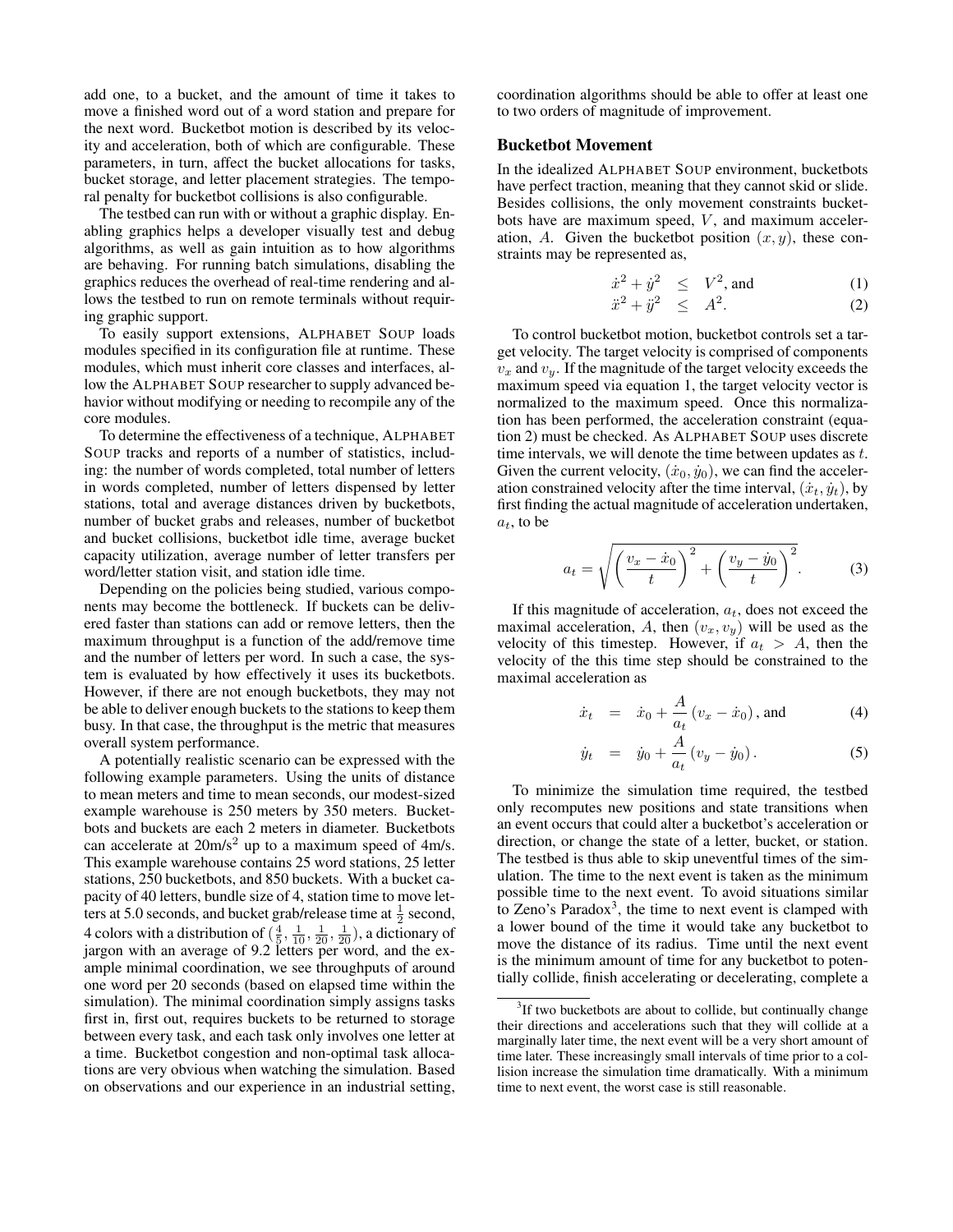turn, grab or release a bucket, finish transferring a letter, finish a specified amount of cruising time, or get close enough to another object such that the bucketbot may wish to change its plans.

When two or more bucketbots collide, their velocities and accelerations are immediately set to 0, and are given a timeout penalty. While the testbed could be extended to simulate elastic or inelastic collisions, we feel it is reasonable to assume, based on the coordinated and engineered environment, that bucketbots should not normally collide. Thus, we model collisions as extremely costly, negative events.

#### Bucketbot Sensing and Control

In ALPHABET SOUP a bucketbot potentially has perfect sensing capabilities; it can obtain all information about all other bucketbots and buckets within a specified distance. These sensing capabilities are due to the nature of the environment. Bucketbots can communicate with any other entity, and the entire system is engineered to maximize available information and precision. In many foreseeable practical applications of ALPHABET SOUP , the system is a controlled warehouse environment. To aid in sensing precision and information sharing, environments may be built with features such as wireless communication facilities, specially designed markings in the environment, and indoor positioning systems. Additionally, when any component exhibits an error or failure, the system can be paused for repair.

When the bucketbot "sees" another object, it can retrieve any information the system has about it, including direction, velocity, and bucket contents. The bucketbot also has full information about any bucket, bucketbot, or station that a separate managing process may provide. The bucketbot also knows its exact location, direction, and velocity. While bucketbots in ALPHABET SOUP are error-free, perfect sensing, and locally omniscient, these capabilities may be constrained for experimental applications by disregarding certain information.

A bucketbot must determine the length of time to accelerate and decelerate in to arrive at a specified location. Perhaps the simplest movement paradigm is for the bucketbot to stop between direction changes, maximally accelerating and decelerating when changing velocities. Our example minimalistic model uses this logic and only turns while in transit when evading another bucketbot or bucket. Because the bucketbot must decelerate back to a speed of 0 after moving, the speed reached during the acceleration phase must equal the speed at which the bucketbot can decelerate back to the speed of 0 during the deceleration time. From this, we can find the total acceleration time,  $t_{accel}$ , in terms of the maximum acceleration,  $A$ , distance to the goal,  $g$ , and initial velocity,  $v_0$ . For simplicity,  $t_{accel}$  need only be calculated on the axis with maximal acceleration as

$$
t_{accel} = \frac{\sqrt{2}}{2a} \sqrt{2ag + v_0^2 - \sqrt{2}v_0}.
$$
 (6)

If the bucketbot will reach maximum velocity en route, it will need to cruise before beginning its deceleration. This maximum-velocity cruise time may be easily found after



Figure 3: Architecture of ALPHABET SOUP Testbed

subtracting the acceleration and deceleration distances from the distance to the goal.

## Architecture

ALPHABET SOUP has been designed to be easily extendable and useable by a wide audience. We chose Java and LWJGL<sup>4</sup> because they meet the following criteria: easy to build and run on most major platforms, fast execution and rendering, and the have wide acceptance and strong communities. The ALPHABET SOUP testbed itself is released under the GPL.<sup>5</sup>

To allow ALPHABET SOUP to run in batch mode and on machines without graphical rendering (such as many supercomputers), we have implemented a way to run the testbed in a "headless" mode. When running in headless mode, none of the classes that utilize the LWJGL library are loaded. The classes that perform rendering inherit from the base classes that perform the actual ALPHABET SOUP simulation. This inheritance scheme not only allows the rendering classes to display information based on the classes they extend, but also allows the rendering functionality to be distinctly separate from the simulation functionality.

## Alphabet Soup Architecture

The basic ALPHABET SOUP Testbed architecture is summarized in Figure 3. SimulationWorld contains and constructs the rest of the framework. If ALPHABET SOUP is run with a graphic display, SimulationWorld loads RenderWindow and also loads all of the corresponding renderable classes for every object. SimulationWorld constructs everything according to the configuration parameters.

The map functions as a container for all of the physical objects and manages their interactions. The bucketbots and buckets are stored in a quadtree to optimize simulation performance. Quadtrees are a method of recursively dividing a space into regions based on the number of objects in each region. Our implementation uses a point-region quadtree; when the number of objects in a region exceed a maximum threshold, it divides the region into four equal areas with two

<sup>4</sup>Lightweight Java Game Library: www.lwjgl.org

<sup>&</sup>lt;sup>5</sup>GNU General Public License: www.gnu.org/copyleft/gpl.html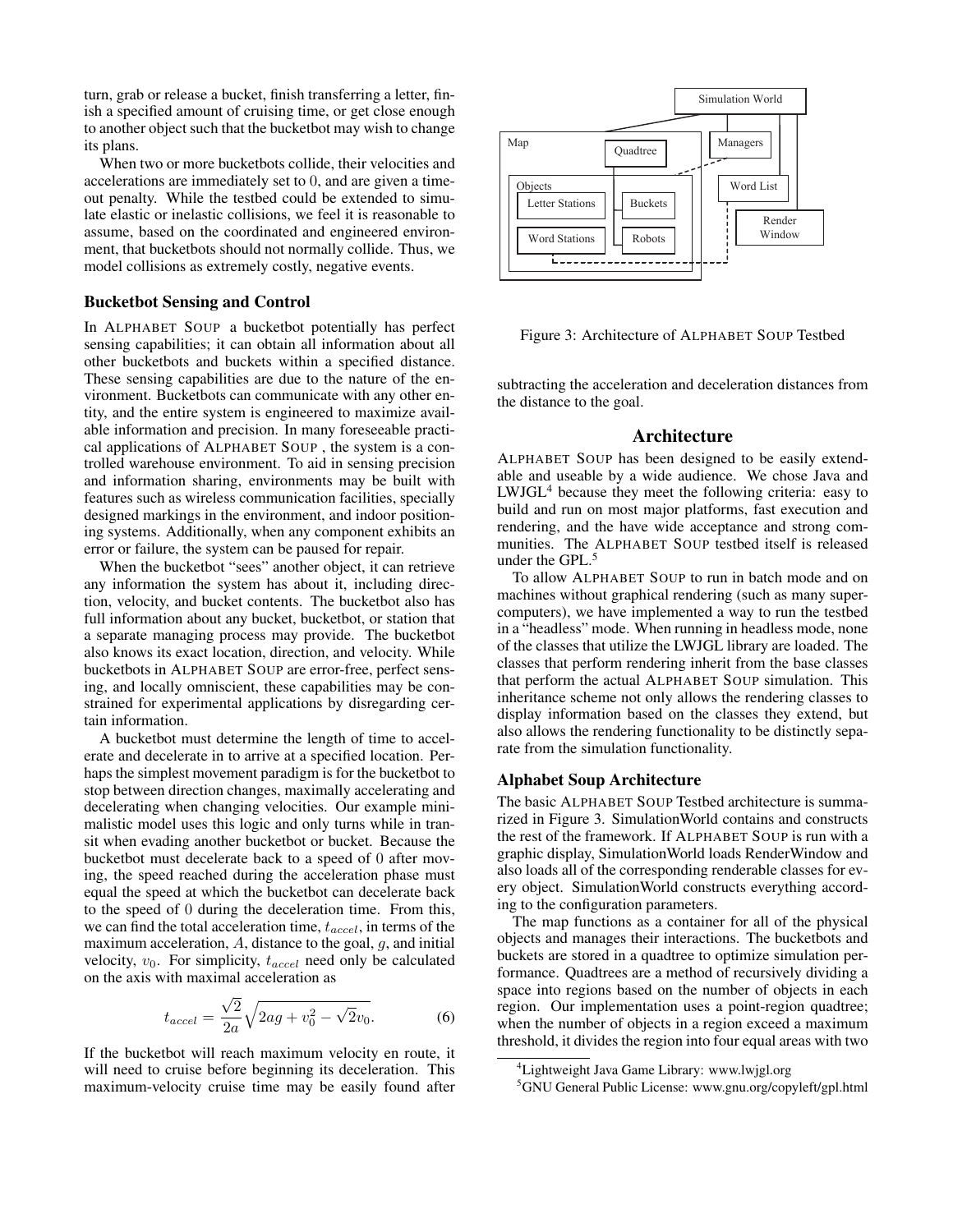|                                             | Custom<br>Robot |                         | Custom<br>WordStation | Custom<br>LetterStation |
|---------------------------------------------|-----------------|-------------------------|-----------------------|-------------------------|
| implements<br>Renderable                    | Robot<br>Render | <b>Bucket</b><br>Render | WordStation<br>Render | LetterStation<br>Render |
| implements<br>Updateable,<br>extends Circle | Robot<br>Base   | <b>Bucket</b><br>Base   | WordStation<br>Base   | LetterStation<br>Base   |

Figure 4: An example of extending ALPHABET SOUP.

cuts, and remerges subdivided regions when a minimal number of objects is reached. The quadtree greatly reduces algorithmic complexity of both detecting collisions and reporting bucketbots and buckets within a vicinity. To make sure adjacent regions are not discounted when searching for potential collisions or viewable objects, regions are expanded such that they have sufficient overlap.

The three major managers in the example ALPHABET SOUP controller implementation are the word manager, letter manager, and bucketbot manager. While the framework does not impose this manager architecture on implementations, we feel that this is a sensible approach. The word manager takes care of allocating words to stations, and communicates with the bucketbot manager about the allocations. The letter manager is similar to the word manager in that it controls which letters the letter stations produce, as well as communicates letter allocations to the bucketbot manager. The bucketbot manager coordinates all of the bucketbots, by manufacturing, prioritizing, and assigning tasks to bucketbots, buckets, letter stations, and word stations. In our default testbed, the bucketbots only keep track of one task at a time, and all planning other than avoiding obstacles and navigating to destinations is done in the bucketbot manager.

All of the managers can communicate with each other and also with the bucketbots, word stations, and letter stations using defined and extendable interfaces. If an object performs an action, other entities must ask the object to perform the action, rather than make the object perform the action itself. ALPHABET SOUP comes with some default example managers, which are intended to be extended or replaced. In terms of execution, all of the managers and objects have methods that are called when either their environment has changed or their timers have expired.

#### Extendable Interfaces

While any component of ALPHABET SOUP may be extended or modified, those best suited for studying control and allocation algorithms are the bucketbot behavior, word station policy, letter station policy, bucketbot manager, word manager, and letter manager. These particular entities may be changed by simply changing the configuration file.

Each of the physical objects held in the map extend a class called Circle which implements basic location and collision functionality. The object base classes also implement an interface named Updateable, which allows them to operate in the event driven model. Figure 4 illustrates this relation-

ship, how the objects are extended to render themselves to the screen, and also one way a user of the testbed could extend these objects. The base functionality can be replaced or extended. Likewise, users may also override the way objects are rendered, or even leave out the rendering altogether.

With regard to resource management, such as bucket and letter selection and bucketbot coordination, the managers are the primary entities to modify. Several implementation schemes are possible. The bucketbot manager, letter manager, and word manager could each share equally prominent roles. A different solution would be to have one manager, such as the bucketbot manager, contain the majority of the logic and drive the other two lighter-weight managers. A further alternative would be to have all managers employ minimal logic and only function to keep track of resource utilization, while using the bucketbots (and potentially buckets) to perform distributed resource management.

All of the physical entities offer interfaces to operate with the world. The word and letter stations have controls to move letters and will block further actions until the current actions are complete. As the bucketbots have richer interactions with the environment, the bucketbot base class has more functionality. The bucketbot base interfaces include functionality to accelerate and stop at a specified point, accelerate until maximum speed is reached, turn to a specific angle and notify when the turning is complete, grab and release a bucket, and find bucketbots and buckets within a vicinity. The bucketbot base class also contains a base task system.

ALPHABET SOUP also has a waypoint implementation which may be utilized and extended to constrain bucketbot motions and bucket storage to an arbitrary graph. It is particularly useful as the number of buckets and bucketbots scale up, as it aids in managing navigation and defining coordinated paths or highways.

## Research Challenges in Alphabet Soup

ALPHABET SOUP contains many challenging topics for further study. While all of the problems are interrelated, most of them can be abstracted to either architectural or resource management issues. Among the architectural issues is the dichotomy between a system with centralized or decentralized control. ALPHABET SOUP is an excellent environment in which one can study the tradeoffs between the two approaches. In this section, we highlight some of the research problems, and follow it with a discussion of how decentralized market-based solutions could be employed to address the research problems.

Among the first questions to address is how many buckets are needed and how they should be arranged on the floor. One can imagine neat, orderly rows of buckets, with pathways for the bucketbots to travel when burdened with a bucket. One can also imagine dense blocks of storage that entail a *tile problem* in order to extract the inner buckets (Gue 2006). It is easy to imagine the warehouse laid out on a grid, but because the buckets in ALPHABET SOUP are round, non-linear packing choices are also an option. Further, the layout need not be fixed; instead, it could adapt to the patterns of word creation and bucketbot motion.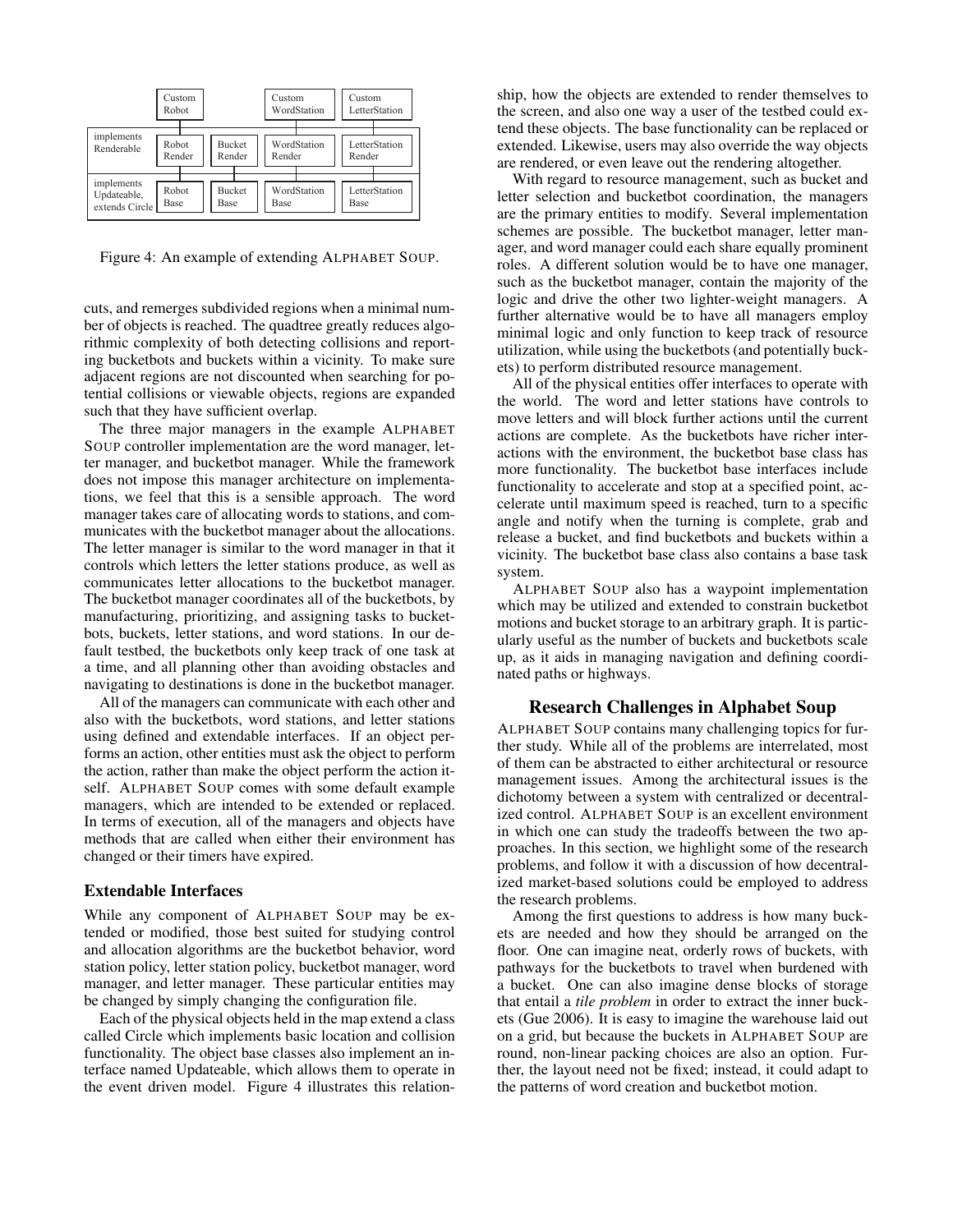The lowest level of coordination is among the bucketbots moving on the warehouse floor. Although the bucketbots are entirely predictable, coordinating their motion to prevent collisions and congestion is a challenge. Controlling the motion of the bucketbots could be done by a central planner, or it could be done through peer-to-peer communication.

As we move into higher levels of abstraction, we find several key resource allocation issues. Foremost, is the problem of task assignment. On the receiving side, when do letters need to be put into inventory, and which bucketbot(s), bucket(s), and station will be chosen to accomplish the task? Similarly, when a word needs to be built, the bucketbot(s) and bucket(s) need to be scheduled for deliveries to a station. The dynamic nature of the system leads to challenging research questions in the areas of queueing theory and scheduling, and the large number of degrees of freedom admit a wide variety of solutions.

To illustrate the complexities of these issues, consider bucketbot A, which may be close to half-empty bucket B and to station S. When letter L needs to be stored, it could be put into bucket B. A may be the closest free bucketbot, but, bucketbot D is setting down a bucket right next to B, and will be free to grab B in a moment. Which bucketbot should be assigned the task? Now consider the case where the letter to be put away is a 'u', and bucket C has a 'q'. Although C is farther away than B, it may be worth the effort to bring it to station S because of the increased likelihood that 'q' and 'u' will be pickable at the same time.

Similarly, when building words, bucket E may have two letter tiles needed, while buckets F and G may have only one, but may be much closer. Which is the better allocation? Further, when it is time to assign the word, there may be more than one station that could do the job, and the best choice of station may be dependent on the proximity of the letter tiles needed for that word. One's ability to optimize these types of decisions will depend upon how dynamic the environment is. In some real-world situations, all of the jobs are known the night before, while in companies with sameday delivery, the jobs are dropping on the warehouse in real time.

#### Potential Auction-Based Solutions

Because the primary problems in ALPHABET SOUP are based on resource management, it is a prime ground for testing auction-based resource allocation strategies in realworld warehouse management problems. Although the AL-PHABET SOUP warehouse is a cooperative environment, there may be benefits to decentralizing aspects of the decision making, particularly if the bucketbots are relatively autonomous. A suitable "currency" would need to be created for the market economy, with either energy or time being a natural first step.

One market-based approach would be for stations to bid on jobs while subcontracting the letter tile delivery to bucketbots who contract with buckets. This approach would create interesting task dependency networks (Walsh & Wellman 1998). The ContractNet protocol (Davis & Smith 1983; Sandholm 1993) is a natural approach to attempt.

Alternatively, word stations could employ combinatorial auctions as a means of obtaining letters. The nature of the allocation problem is combinatorial because a word consists of a certain number of letter tiles, and the system prefers the cheapest solution to the entire word. A closer bucket may be passed up if the only free bucketbot in the area is needed for a different bucket.

A different approach would be to assign tasks in an arbitrary or round-robin manner and let a market *re-allocate* the assignments. Based on this initial allocation, bucketbots, stations, and buckets could auction off their tasks, and choose to perform a task when it is most profitable. Bucketbots, buckets, and stations could gain compensation for both the completion of tasks and from selling tasks, evaluating the utility of having each task based on how much utility it would gain versus expend from completing the task.

Determining when to hold task assignment auctions and which entities to include is also an important issue. With hundreds of open tasks, hundreds of buckets and bucketbots to perform those tasks, and allocation efficiency being dependent on combinatorial effects, the bidding space is too large to be tractable. To solve this problem, some heuristics are needed to limit participation in auctions. Using physical locality for gathering participation for an auction and propagating task information might offer some usefulness. However, it will not help cases when two buckets are far apart but one could accomplish the other's task more efficiently. Rather, adding some other metric of similarity would be more useful, such as using cosine similarity on bucket contents to group buckets for auctions based on their ability to accomplish similar tasks.

An interesting research direction is evaluating how the choice of bidders and resources affects throughput. Given the numerous ways of applying auctions to ALPHABET SOUP, which bidder and resource choices most improve throughput, and are any seemingly different auction resource management implementations functionally equivalent?

#### Other Potential Solutions

While centralized planning can make optimized solutions more straightforward to obtain, many of ALPHABET SOUP's central optimization problems are NP-hard. This level of computational complexity does not scale well with purely centralized or exhaustive solutions with near-realtime demands. Myopic best-first techniques, as well as traditional planning techniques, may prove useful either in terms of task assignment or in bucketbot motion planning.

#### Related Work

Large scale, multi-robot systems have been used to solve problems such as search and surveillance (Konolige *et al.* 2004) and assembly (Simmons *et al.* 2002). To the best of our knowledge, ALPHABET SOUP is the first testbed for multi-robot warehouse and physical distribution/routing problems.

ALPHABET SOUP has a higher-level focus than most other robot simulators, as its goal is to provide a framework for studying resource allocation in physical routing. Frameworks such as Player/Stage (Collett, MacDonald, & Gerkey